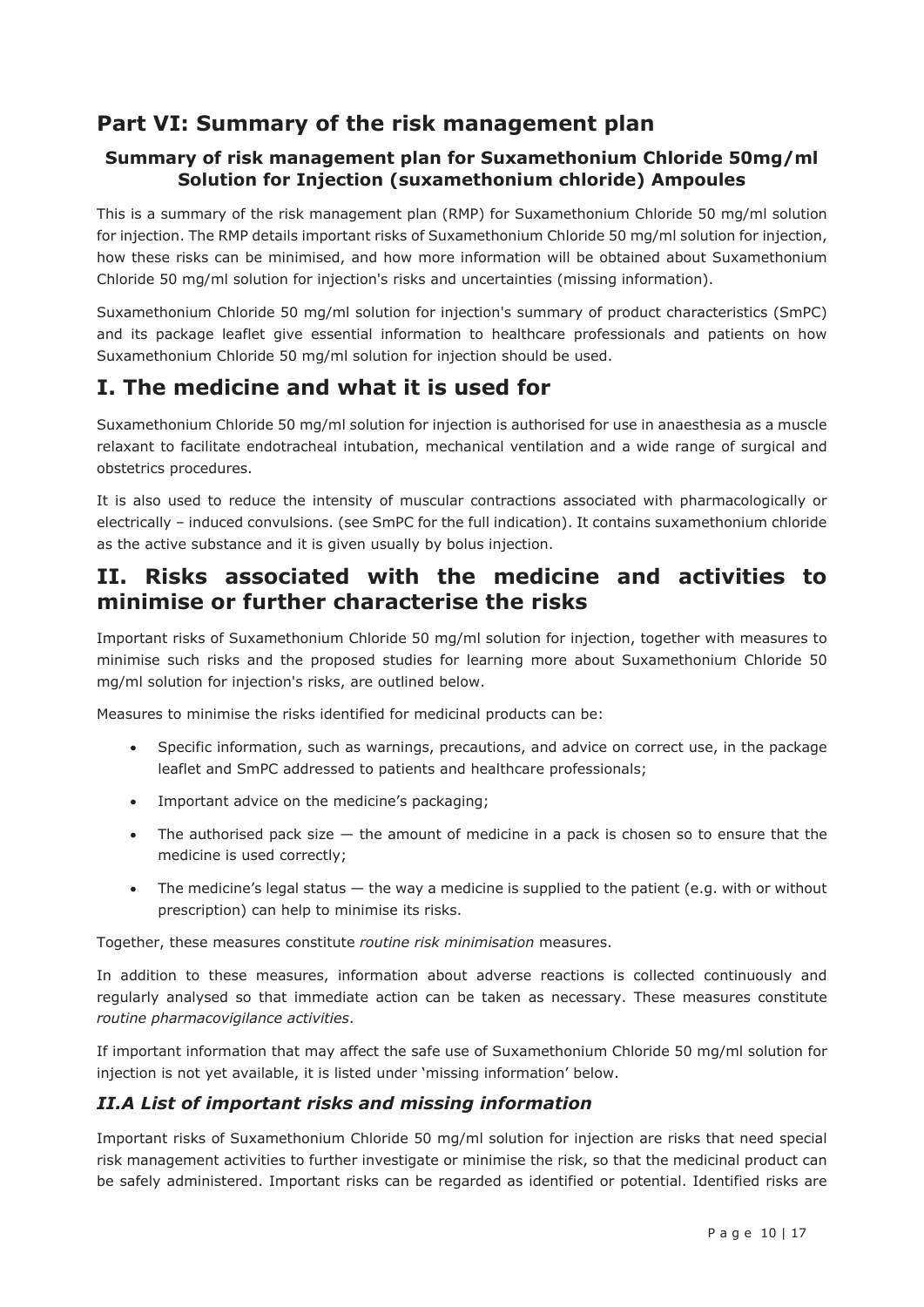concerns for which there is sufficient proof of a link with the use of Suxamethonium Chloride 50 mg/ml solution for injection. Potential risks are concerns for which an association with the use of this medicine is possible based on available data, but this association has not been established yet and needs further evaluation. Missing information refers to information on the safety of the medicinal product that is currently missing and needs to be collected (e.g. on the long-term use of the medicine).

| List of important risks and missing information |      |  |
|-------------------------------------------------|------|--|
| Important identified risks                      | None |  |
| Important potential risks                       | None |  |
| Missing information                             | None |  |

### *II.B Summary of important risks*

The safety information in the proposed Product Information is aligned to the reference medicinal product.

### *II.C Post-authorisation development plan*

### **II.C.1 Studies which are conditions of the marketing authorisation**

There are no studies that are conditions of the marketing authorisation or specific obligation of Suxamethonium Chloride 50 mg/ml Solution for Injection.

#### **II.C.2 Other studies in post-authorisation development plan**

There are no studies required for Suxamethonium Chloride 50 mg/ml solution for injection.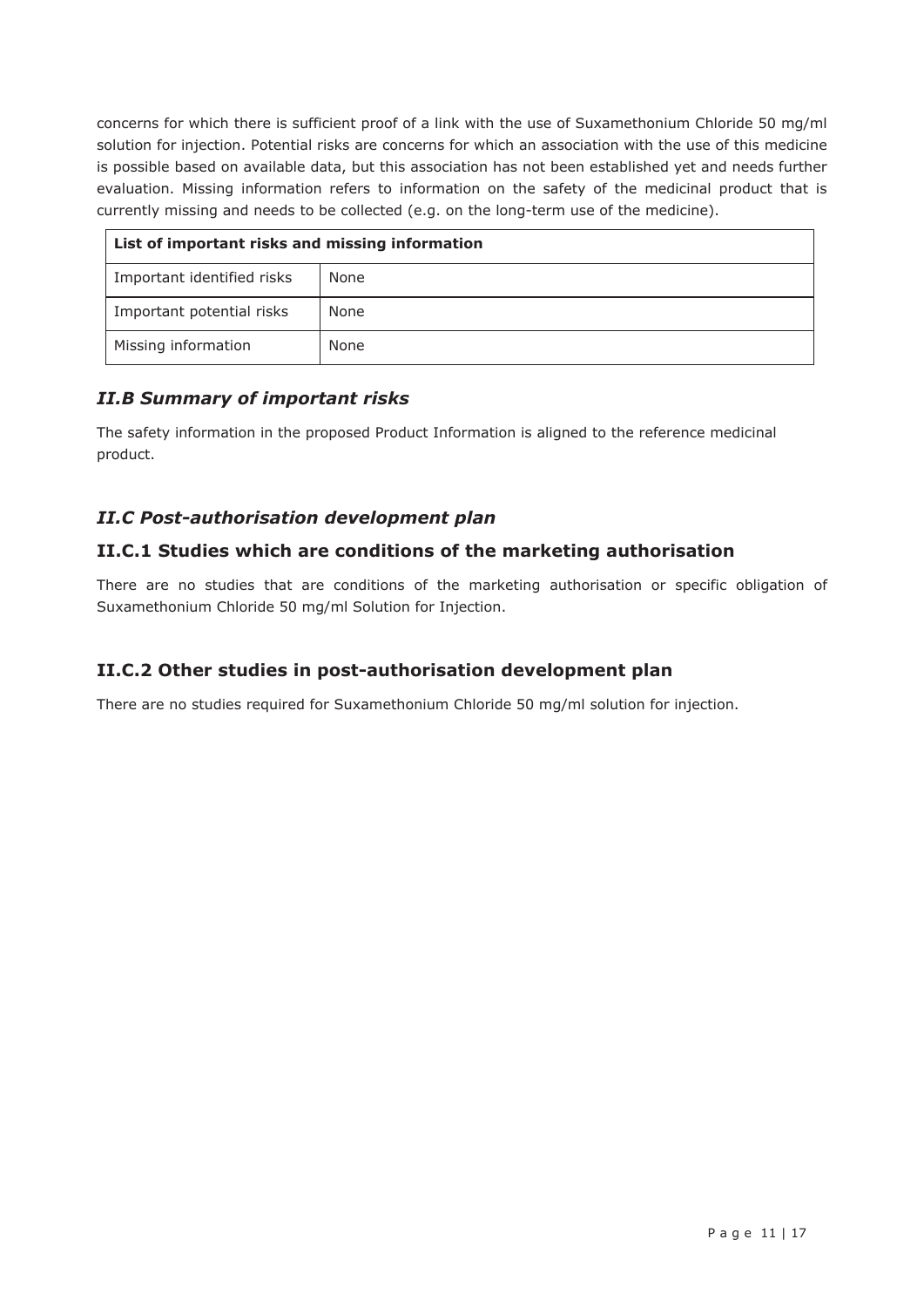### **Summary of risk management plan for Suxamethonium Chloride 50mg/ml Solution for Injection (suxamethonium chloride) Pre-filled Syringes**

This is a summary of the risk management plan (RMP) for Suxamethonium Chloride 50 mg/ml solution for injection. The RMP details important risks of Suxamethonium Chloride 50 mg/ml solution for injection, how these risks can be minimised, and how more information will be obtained about Suxamethonium Chloride 50 mg/ml solution for injection's risks and uncertainties (missing information).

Suxamethonium Chloride 50 mg/ml solution for injection's summary of product characteristics (SmPC) and its package leaflet give essential information to healthcare professionals and patients on how Suxamethonium Chloride 50 mg/ml solution for injection should be used.

## **I. The medicine and what it is used for**

Suxamethonium Chloride 50 mg/ml solution for injection is authorised for use in anaesthesia as a muscle relaxant to facilitate endotracheal intubation, mechanical ventilation and a wide range of surgical and obstetrics procedures.

It is also used to reduce the intensity of muscular contractions associated with pharmacologically or electrically – induced convulsions. (see SmPC for the full indication). It contains suxamethonium chloride as the active substance and it is given usually by bolus injection.

### **II. Risks associated with the medicine and activities to minimise or further characterise the risks**

Important risks of Suxamethonium Chloride 50 mg/ml solution for injection, together with measures to minimise such risks and the proposed studies for learning more about Suxamethonium Chloride 50 mg/ml solution for injection's risks, are outlined below.

Measures to minimise the risks identified for medicinal products can be:

- Specific information, such as warnings, precautions, and advice on correct use, in the package leaflet and SmPC addressed to patients and healthcare professionals;
- Important advice on the medicine's packaging;
- The authorised pack size  $-$  the amount of medicine in a pack is chosen so to ensure that the medicine is used correctly;
- The medicine's legal status  $-$  the way a medicine is supplied to the patient (e.g. with or without prescription) can help to minimise its risks.

Together, these measures constitute *routine risk minimisation* measures.

In addition to these measures, information about adverse reactions is collected continuously and regularly analysed so that immediate action can be taken as necessary. These measures constitute *routine pharmacovigilance activities*.

If important information that may affect the safe use of Suxamethonium Chloride 50 mg/ml solution for injection is not yet available, it is listed under 'missing information' below.

### *II.A List of important risks and missing information*

Important risks of Suxamethonium Chloride 50 mg/ml solution for injection are risks that need special risk management activities to further investigate or minimise the risk, so that the medicinal product can be safely administered. Important risks can be regarded as identified or potential. Identified risks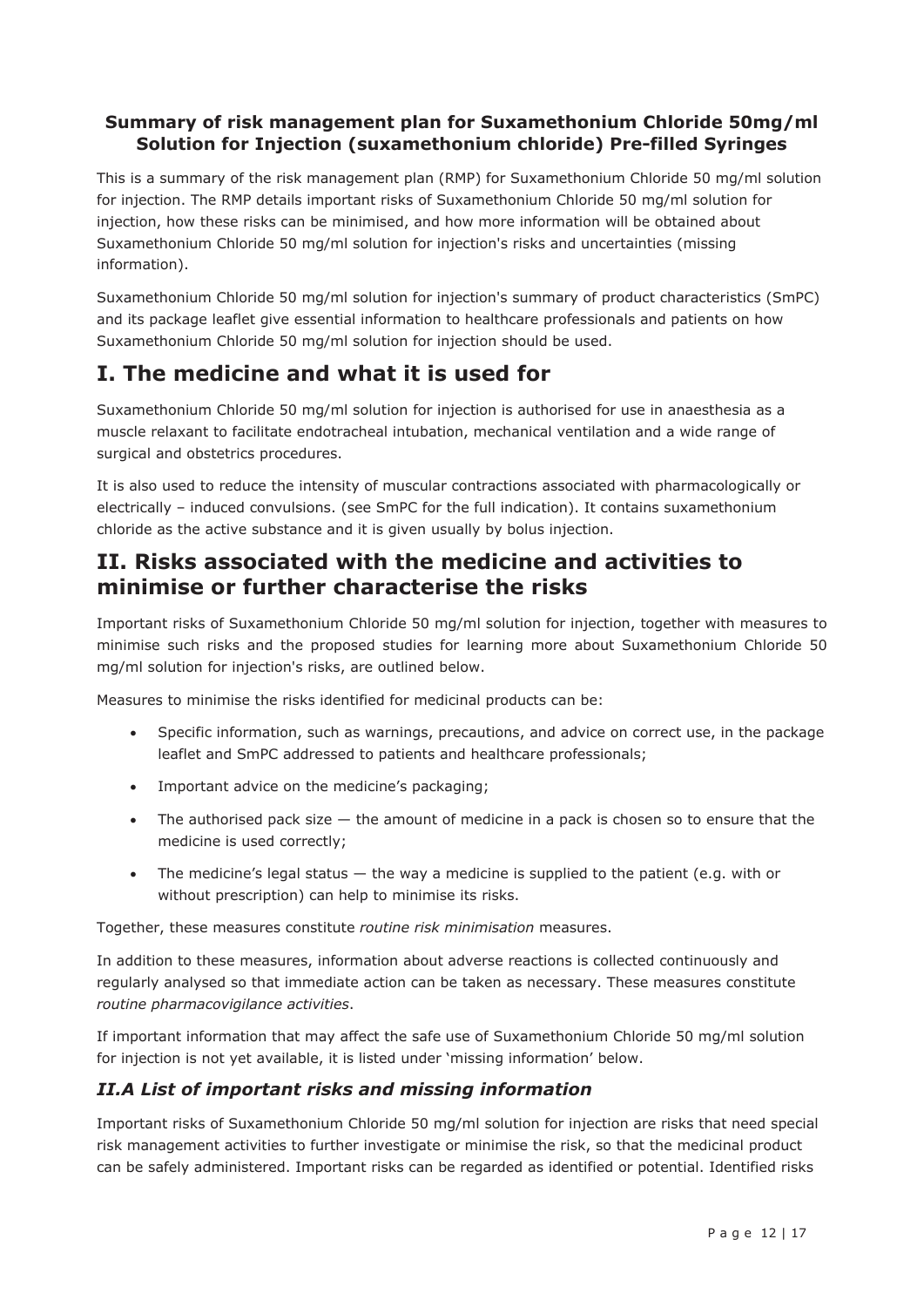are concerns for which there is sufficient proof of a link with the use of Suxamethonium Chloride 50 mg/ml solution for injection. Potential risks are concerns for which an association with the use of this medicine is possible based on available data, but this association has not been established yet and needs further evaluation. Missing information refers to information on the safety of the medicinal product that is currently missing and needs to be collected (e.g. on the long-term use of the medicine).

| List of important risks and missing information |      |  |
|-------------------------------------------------|------|--|
| Important identified risks                      | None |  |
| Important potential risks                       | None |  |
| Missing information                             | None |  |

### *II.B Summary of important risks*

The safety information in the proposed Product Information is aligned to the reference medicinal product.

### *II.C Post-authorisation development plan*

### **II.C.1 Studies which are conditions of the marketing authorisation**

There are no studies that are conditions of the marketing authorisation or specific obligation of Suxamethonium Chloride 50 mg/ml Solution for Injection.

### **II.C.2 Other studies in post-authorisation development plan**

There are no studies required for Suxamethonium Chloride 50 mg/ml solution for injection.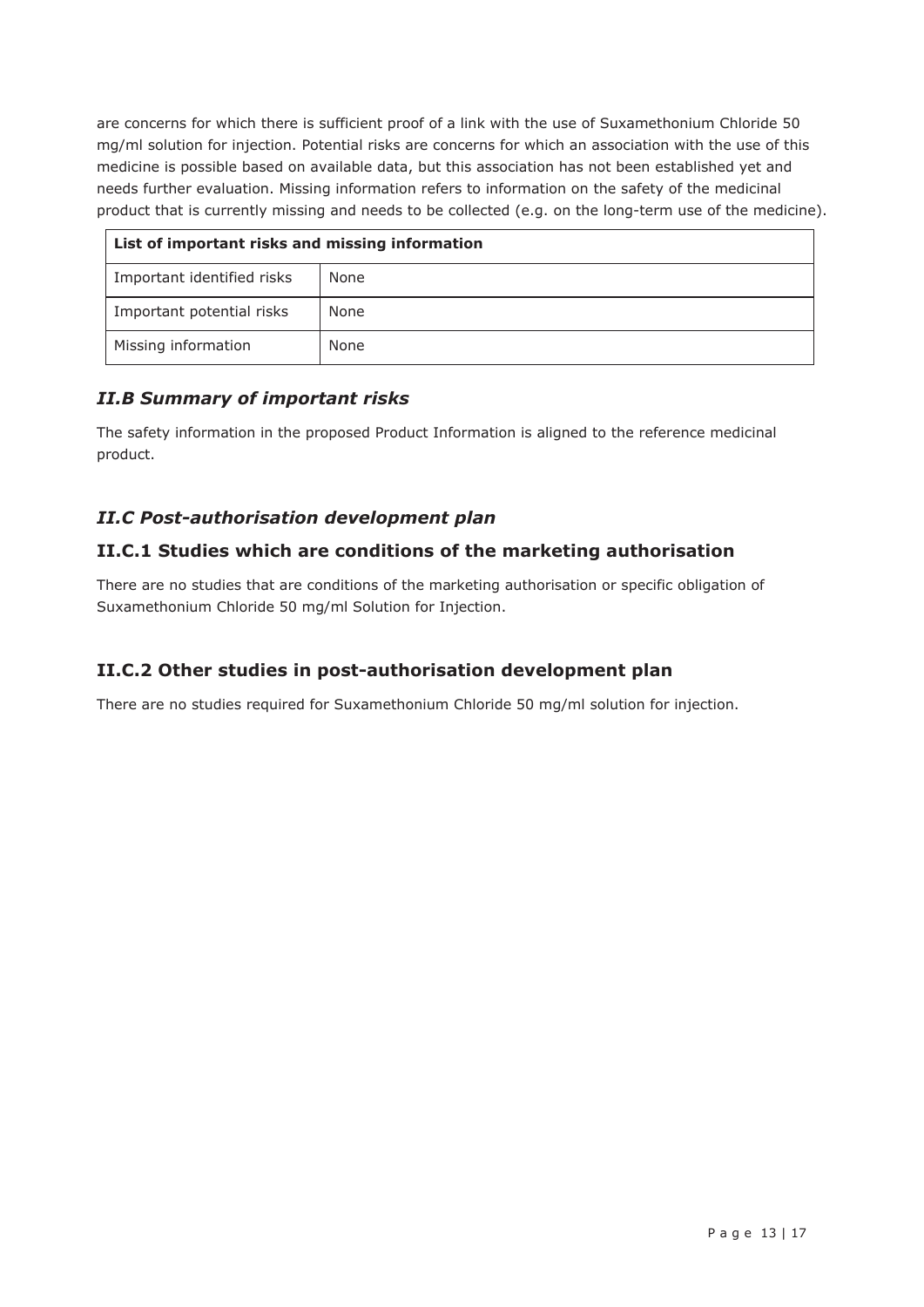### **Summary of risk management plan for Suxamethonium Chloride Ethypharm 50 mg/ml injektions-/infusionsvæske, opløsning**

This is a summary of the risk management plan (RMP) for Suxamethonium Chloride Ethypharm 50 mg/ml injektions-/infusionsvæske, opløsning. The RMP details important risks of Suxamethonium Chloride Ethypharm 50 mg/ml injektions-/infusionsvæske, opløsning, how these risks can be minimised, and how more information will be obtained about Suxamethonium Chloride Ethypharm 50 mg/ml injektions-/infusionsvæske, opløsning's risks and uncertainties (missing information).

Suxamethonium Chloride Ethypharm 50 mg/ml injektions-/infusionsvæske, opløsning's summary of product characteristics (SmPC) and its package leaflet give essential information to healthcare professionals and patients on how Suxamethonium Chloride Ethypharm 50 mg/ml injektions- /infusionsvæske, opløsning should be used.

## **I. The medicine and what it is used for**

Suxamethonium Chloride Ethypharm 50 mg/ml injektions-/infusionsvæske, opløsning is authorised for use in anaesthesia as a muscle relaxant to facilitate endotracheal intubation, mechanical ventilation and a wide range of surgical and obstetrics procedures.

It is also used to reduce the intensity of muscular contractions associated with pharmacologically or electrically – induced convulsions. (see SmPC for the full indication). It contains suxamethonium Chloride as the active substance and it is given usually by bolus injection.

### **II. Risks associated with the medicine and activities to minimise or further characterise the risks**

Important risks of Suxamethonium Chloride 50 mg/ml solution for injection, together with measures to minimise such risks and the proposed studies for learning more about Suxamethonium Chloride Ethypharm 50 mg/ml injektions-/infusionsvæske, opløsning's risks, are outlined below.

Measures to minimise the risks identified for medicinal products can be:

- Specific information, such as warnings, precautions, and advice on correct use, in the package leaflet and SmPC addressed to patients and healthcare professionals;
- Important advice on the medicine's packaging;
- The authorised pack size  $-$  the amount of medicine in a pack is chosen so to ensure that the medicine is used correctly;
- The medicine's legal status  $-$  the way a medicine is supplied to the patient (e.g. with or without prescription) can help to minimise its risks.

Together, these measures constitute *routine risk minimisation* measures.

In addition to these measures, information about adverse reactions is collected continuously and regularly analysed so that immediate action can be taken as necessary. These measures constitute *routine pharmacovigilance activities*.

If important information that may affect the safe use of Suxamethonium Chloride Ethypharm 50 mg/ml injektions-/infusionsvæske, opløsning is not yet available, it is listed under 'missing information' below.

### *II.A List of important risks and missing information*

Important risks of Suxamethonium Chloride Ethypharm 50 mg/ml injektions-/infusionsvæske, opløsning are risks that need special risk management activities to further investigate or minimise the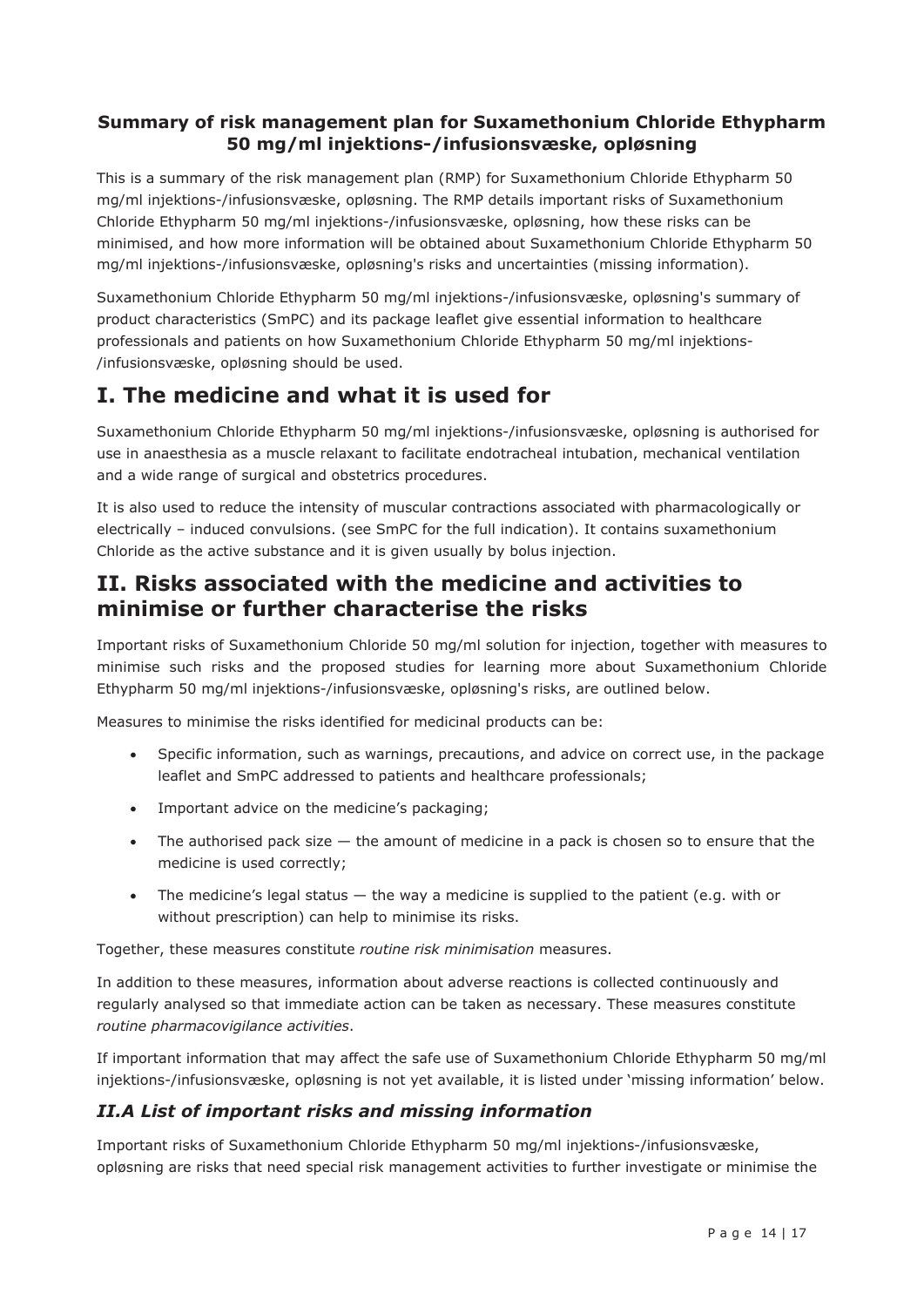risk, so that the medicinal product can be safely administered. Important risks can be regarded as identified or potential. Identified risks are concerns for which there is sufficient proof of a link with the use of Suxamethonium Chloride Ethypharm 50 mg/ml injektions-/infusionsvæske, opløsning. Potential risks are concerns for which an association with the use of this medicine is possible based on available data, but this association has not been established yet and needs further evaluation. Missing information refers to information on the safety of the medicinal product that is currently missing and needs to be collected (e.g. on the long-term use of the medicine).

| List of important risks and missing information |      |  |
|-------------------------------------------------|------|--|
| Important identified risks                      | None |  |
| Important potential risks                       | None |  |
| Missing information                             | None |  |

### *II.B Summary of important risks*

The safety information in the proposed Product Information is aligned to the reference medicinal product.

### *II.C Post-authorisation development plan*

### **II.C.1 Studies which are conditions of the marketing authorisation**

There are no studies that are conditions of the marketing authorisation or specific obligation of Suxamethonium Chloride Ethypharm 50 mg/ml injektions-/infusionsvæske, opløsning.

### **II.C.2 Other studies in post-authorisation development plan**

There are no studies required for Suxamethonium Chloride Ethypharm 50 mg/ml injektions- /infusionsvæske, opløsning.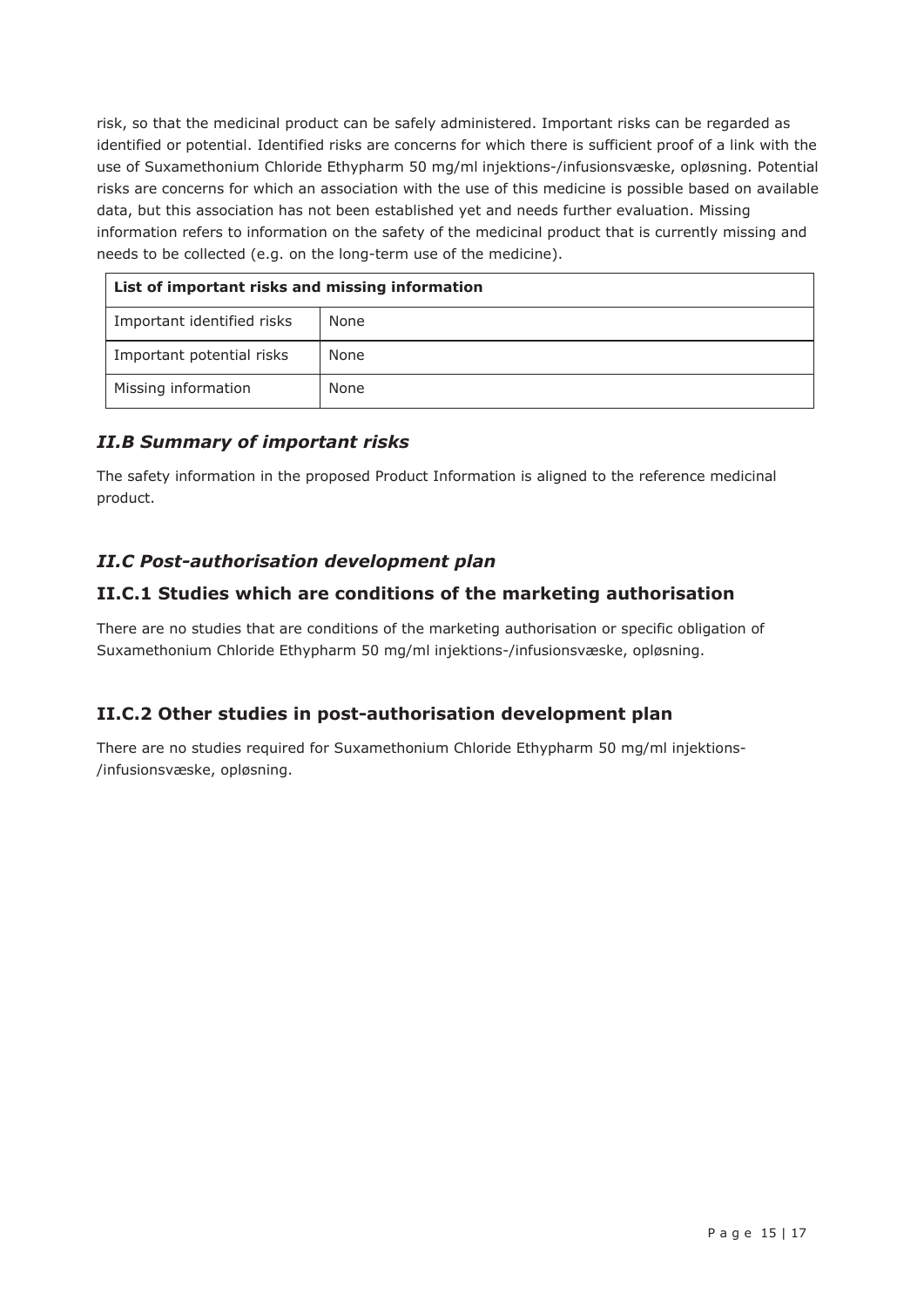# **Table of contents**

| Annex 2 - Tabulated summary of planned, ongoing, and completed pharmacovigilance study    |  |
|-------------------------------------------------------------------------------------------|--|
| Annex 3 - Protocols for proposed, on-going and completed studies in the pharmacovigilance |  |
|                                                                                           |  |
| Annex 5 - Protocols for proposed and on-going studies in RMP part IV 16                   |  |
| Annex 6 - Details of proposed additional risk minimisation activities (if applicable) 16  |  |
|                                                                                           |  |
| Annex 8 - Summary of changes to the risk management plan over time  17                    |  |

### *Annex 1 – EudraVigilance Interface*

Not applicable.

### *Annex 2 – Tabulated summary of planned, ongoing, and completed pharmacovigilance study programme*

Not applicable.

### *Annex 3 - Protocols for proposed, on-going and completed studies in the pharmacovigilance plan*

Not applicable.

### *Annex 4 - Specific adverse drug reaction follow-up forms*

Not applicable.

### *Annex 5 - Protocols for proposed and on-going studies in RMP part IV*

Not applicable.

### *Annex 6 - Details of proposed additional risk minimisation activities (if applicable)*

Not applicable.

### *Annex 7 - Other supporting data (including referenced material)*

Not applicable